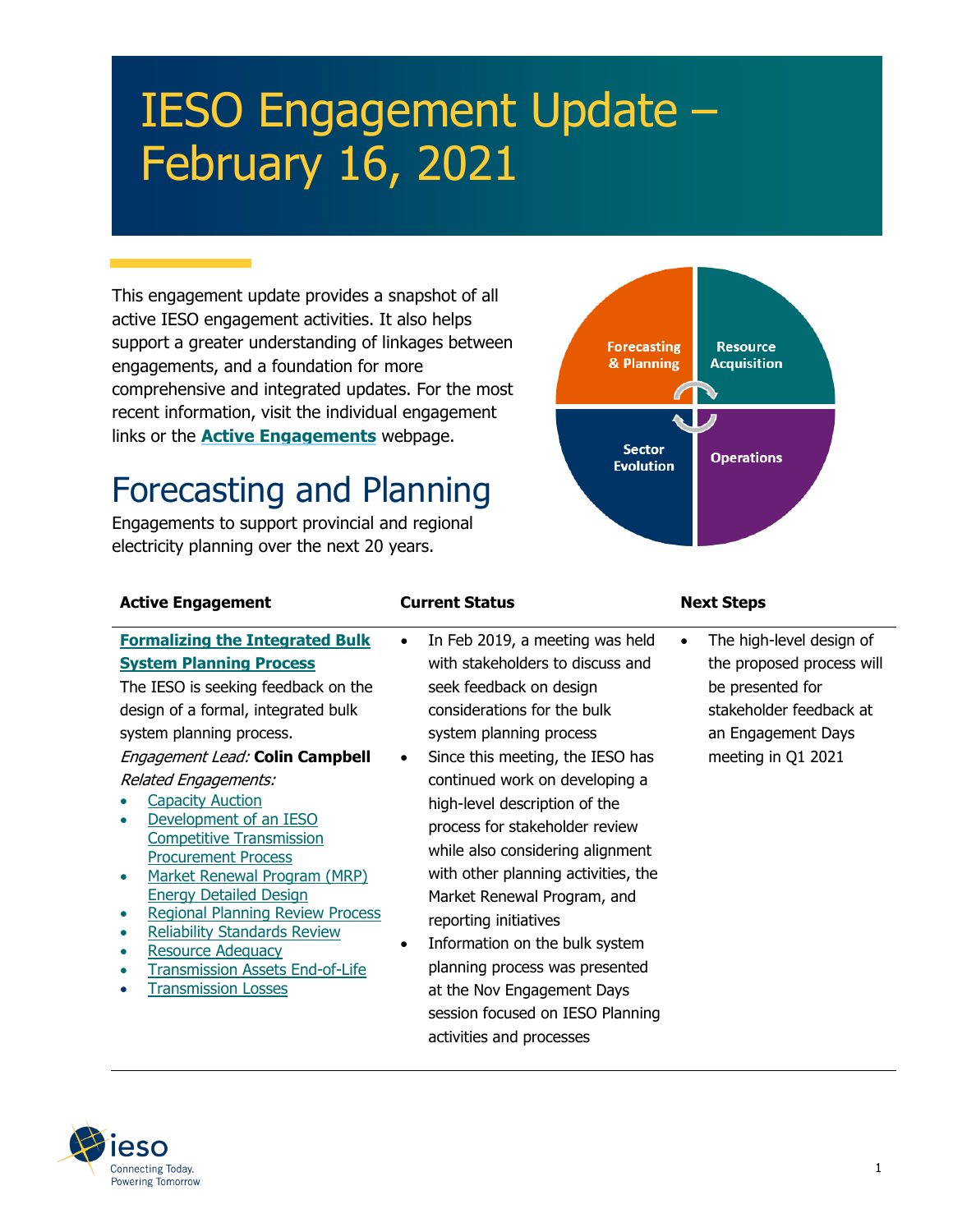| <b>Active Engagement</b>                                                                                                                                                                                                                                                                                                                                                                                                                                                                                           | <b>Current Status</b>                                                                                                                                                                                                                                                                                                                                                                                                                                                                                            | <b>Next Steps</b>                                                                                                                                                                                                                    |
|--------------------------------------------------------------------------------------------------------------------------------------------------------------------------------------------------------------------------------------------------------------------------------------------------------------------------------------------------------------------------------------------------------------------------------------------------------------------------------------------------------------------|------------------------------------------------------------------------------------------------------------------------------------------------------------------------------------------------------------------------------------------------------------------------------------------------------------------------------------------------------------------------------------------------------------------------------------------------------------------------------------------------------------------|--------------------------------------------------------------------------------------------------------------------------------------------------------------------------------------------------------------------------------------|
| <b>Regional Planning Review</b><br><b>Process</b><br>The IESO is seeking feedback to<br>consider lessons learned and findings<br>from the previous regional planning<br>cycle and other regional planning<br>development initiatives.<br>Engagement Lead: Dale Fitzgerald<br><b>Related Engagements:</b><br>Development of an IESO<br><b>Competitive Transmission</b><br><b>Procurement Process</b><br>Formalizing the Integrated Bulk<br><b>System Planning Process</b><br><b>Transmission Assets End-of-Life</b> | The Final Report for this<br>$\bullet$<br>engagement has been posted to<br>the engagement webpage<br>The Report details a number of<br>$\bullet$<br>recommendations to improve the<br>regional planning process based<br>on feedback and discussion with<br>stakeholders received throughout<br>the engagement<br>A webinar is scheduled for Feb 22<br>to provide an overview of key<br>recommendations included in the<br>final report and discuss next steps<br>following the conclusion of this<br>engagement | The IESO will publicly<br>$\bullet$<br>share progress in<br>implementing the Final<br>Report recommendations<br>that are within the IESO's<br>area of responsibility<br>through future planning-<br>related engagement<br>activities |
| <b>Regional Planning - East Lake</b><br><b>Superior</b><br>Regional electricity planning is<br>underway in this region.<br>Engagement Lead: Rouselle Gratela<br><b>Related Engagements:</b><br>Formalizing the Integrated Bulk<br><b>System Planning Process</b><br><b>Regional Planning Review Process</b>                                                                                                                                                                                                        | A webinar was held on Nov 17 to<br>$\bullet$<br>seek input on the range of<br>potential solutions to be<br>examined for the Integrated<br>Regional Resource Plan (IRRP)<br>IESO's response to feedback has<br>$\bullet$<br>been posted<br>A webinar was held on Feb 11 to<br>provide an overview of the IRRP<br>and recommendations, including<br>details on the evaluation of<br>alternatives                                                                                                                   | Feedback on the Feb 11<br>$\bullet$<br>webinar is due on Mar 4                                                                                                                                                                       |
| <b>Regional Planning - KWCG</b><br>Regional electricity planning is<br>underway in this region.<br>Engagement Lead: Rouselle Gratela<br><b>Related Engagements:</b><br>Formalizing the Integrated Bulk<br><b>System Planning Process</b><br><b>Regional Planning Review Process</b>                                                                                                                                                                                                                                | In the final stages of drafting the<br><b>Integrated Regional Resource</b><br>Plan (IRRP) for this region                                                                                                                                                                                                                                                                                                                                                                                                        | A final public webinar will<br>be scheduled in Q1 2021<br>to seek input on the draft<br><b>IRRP</b> recommendations                                                                                                                  |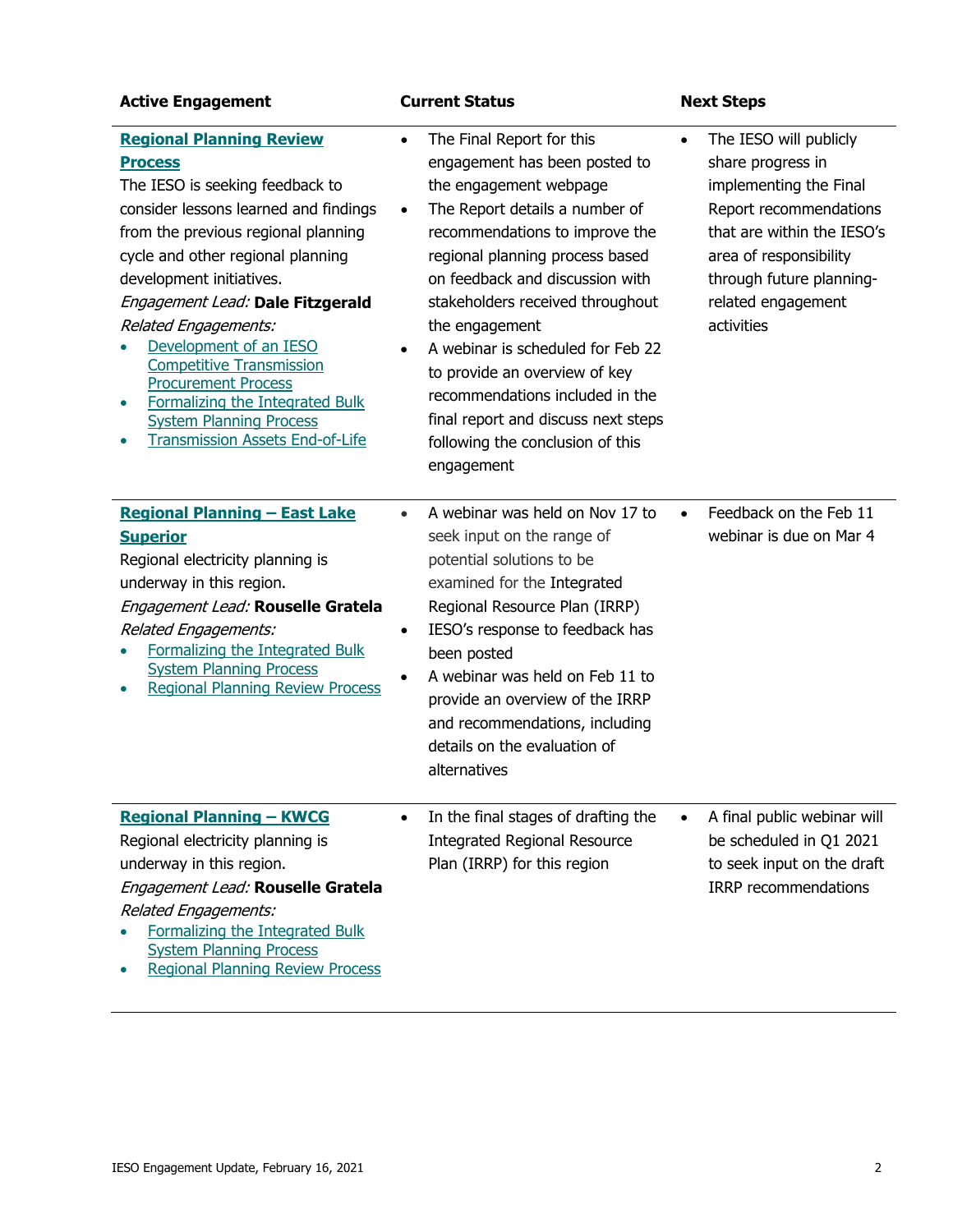| <b>Active Engagement</b>                                                                                                                                                                                                                                                                                    | <b>Current Status</b>                                                                                                                                                                                                                                                                                                                                                                                                     | <b>Next Steps</b>                                                                                                                                                                       |
|-------------------------------------------------------------------------------------------------------------------------------------------------------------------------------------------------------------------------------------------------------------------------------------------------------------|---------------------------------------------------------------------------------------------------------------------------------------------------------------------------------------------------------------------------------------------------------------------------------------------------------------------------------------------------------------------------------------------------------------------------|-----------------------------------------------------------------------------------------------------------------------------------------------------------------------------------------|
| <b>Regional Planning - Northwest</b><br>Regional electricity planning will<br>commence shortly in this region.<br>Engagement Lead: Susan Harrison<br>Related Engagements:<br>Formalizing the Integrated Bulk<br><b>System Planning Process</b><br><b>Regional Planning Review Process</b>                   | A webinar was held on Dec 8 to<br>$\bullet$<br>provide an overview of the<br>process and seek input to inform<br>the draft scoping assessment<br>The IESO's response to feedback<br>$\bullet$<br>is posted along with the final<br>Northwest Scoping Assessment<br>Outcome Report which outlines<br>the needs and specific areas of<br>the region that require more<br>comprehensive regional planning<br>through an IRRP | Engagement on the<br>$\bullet$<br>development of an<br><b>Integrated Regional</b><br>Resource Plan (IRRP) will<br>commence in Q2 2021                                                   |
| Regional Planning - Ottawa Area<br><b>Sub-Region</b><br>Regional electricity planning is<br>underway in this region.<br>Engagement Lead: Amanda Flude<br>Related Engagements:<br>Formalizing the Integrated Bulk<br><b>System Planning Process</b><br><b>Regional Planning Review Process</b>               | An Integrated Regional Resource<br>Plan (IRRP) was completed in Feb<br>2020 for this sub-region<br>The plan recommended additional<br>$\bullet$<br>studies to address the identified<br>needs that extend beyond the 20-<br>year IRRP outlook<br>This study is underway                                                                                                                                                   | Communications and<br>$\bullet$<br>outreach will be targeted<br>for early 2021<br>Study completion is<br>$\bullet$<br>expected in Q1 2021                                               |
| <b>Regional Planning - Peel/Halton</b><br><b>Region (GTA West)</b><br>Regional electricity planning is<br>underway in this region.<br>Engagement Lead: Amanda Flude<br>Related Engagements:<br>Formalizing the Integrated Bulk<br><b>System Planning Process</b><br><b>Regional Planning Review Process</b> | In the final stages of drafting the<br>$\bullet$<br><b>Integrated Regional Resource</b><br>Plan (IRRP) for this region                                                                                                                                                                                                                                                                                                    | A final webinar will be<br>$\bullet$<br>scheduled in Q1 2021 to<br>seek input on the draft<br><b>IRRP</b> recommendations                                                               |
| <b>Regional Planning -</b><br><b>Peterborough to Kingston</b><br>Regional electricity planning is<br>underway in this region.<br>Engagement Lead: Amanda Flude<br>Related Engagements:<br>Formalizing the Integrated Bulk<br><b>System Planning Process</b><br><b>Regional Planning Review Process</b>      | Following the completion of the<br>Scoping Assessment Outcome<br>Report, outreach has been held<br>with targeted communities and<br>stakeholders to inform a draft<br>engagement plan                                                                                                                                                                                                                                     | The next public webinar<br>$\bullet$<br>is expected in late Q1<br>2021 to seek feedback on<br>the draft engagement<br>plan as well as input on<br>the demand forecast for<br>the region |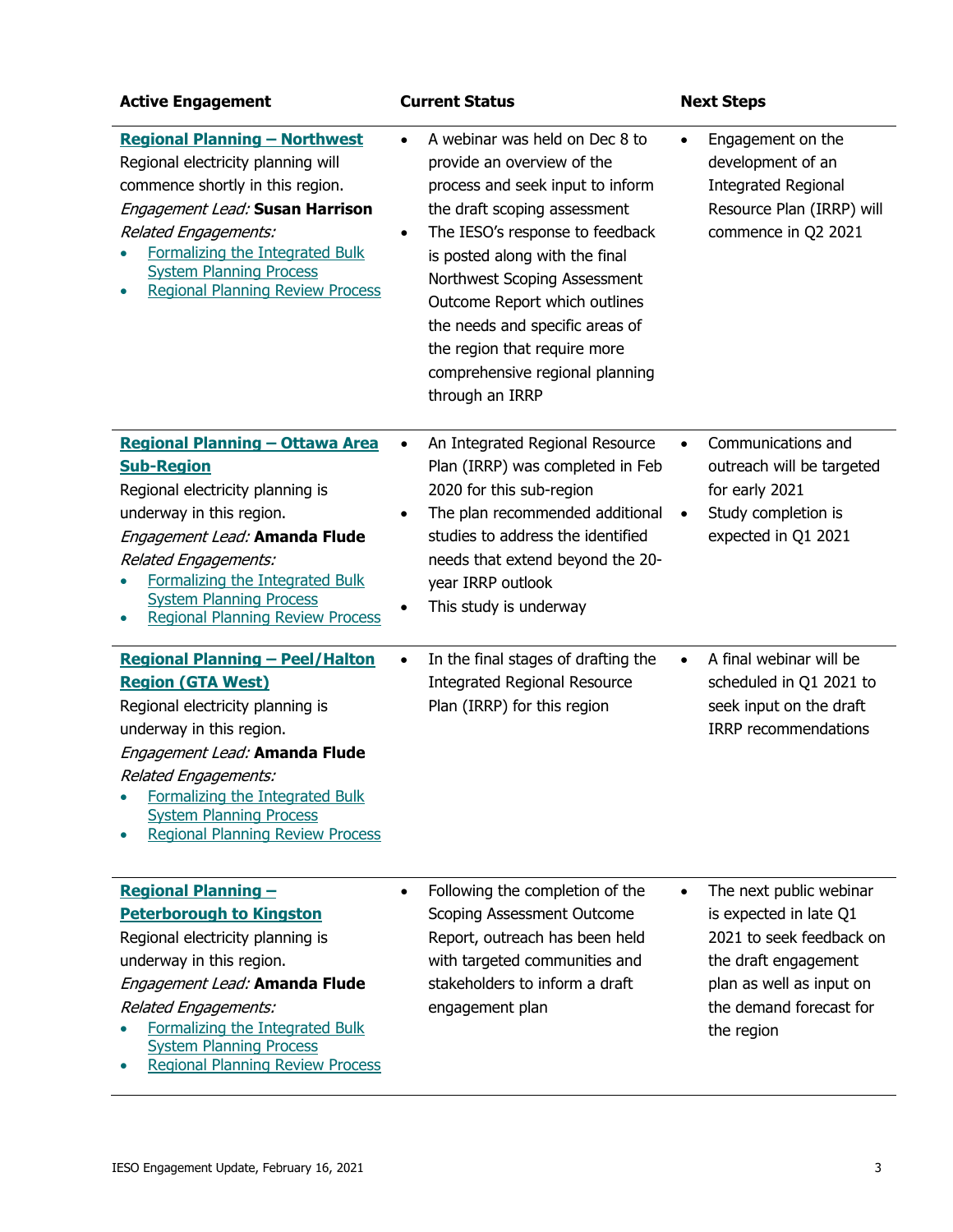| <b>Active Engagement</b>                                                                                                                                                                                                                                                                                                                | <b>Current Status</b>                                                                                                                                                                                                                                                                                                                                                                                                   | <b>Next Steps</b>                                                                                                                                                           |
|-----------------------------------------------------------------------------------------------------------------------------------------------------------------------------------------------------------------------------------------------------------------------------------------------------------------------------------------|-------------------------------------------------------------------------------------------------------------------------------------------------------------------------------------------------------------------------------------------------------------------------------------------------------------------------------------------------------------------------------------------------------------------------|-----------------------------------------------------------------------------------------------------------------------------------------------------------------------------|
| <b>Regional Planning - South</b><br>Georgian Bay/Muskoka<br>Regional electricity planning is<br>underway in this region.<br>Engagement Lead: Amanda Flude<br>Related Engagements:<br>Formalizing the Integrated Bulk<br><b>System Planning Process</b><br><b>Regional Planning Review Process</b>                                       | The final Scoping Assessment<br>$\bullet$<br>Report was published on Nov 30<br>and recommends the<br>development of Integrated<br>Regional Resource Plans (IRRPs)<br>for two sub-regions -<br>Barrie/Innisfil and Parry<br>Sound/Muskoka                                                                                                                                                                                | Engagement on the two<br>$\bullet$<br>sub-region IRRPs will<br>commence later in Q1<br>2021                                                                                 |
| <b>Regional Planning - Southern</b><br><b>Huron-Perth (Greater Bruce</b><br><b>Huron</b> )<br>Regional electricity planning is<br>underway in this region.<br>Engagement Lead: Rouselle Gratela<br>Related Engagements:<br>Formalizing the Integrated Bulk<br><b>System Planning Process</b><br><b>Regional Planning Review Process</b> | A webinar is expected in Q1 2020<br>$\bullet$<br>to provide an overview of the<br>range of potential solutions to<br>meet future electricity needs and<br>seek input on the proposed<br>recommendations for the<br><b>Integrated Regional Resource</b><br>Plan (IRRP)                                                                                                                                                   | The final IRRP is working<br>$\bullet$<br>towards completion for<br>Q2 2021                                                                                                 |
| <b>Regional Planning - Toronto</b><br><b>Addendum</b><br>Regional electricity planning<br>Engagement Lead: Susan Harrison<br><b>Related Engagements:</b><br>Formalizing the Integrated Bulk<br><b>System Planning Process</b><br><b>Regional Planning Review Process</b>                                                                | The IESO, along with Toronto<br>$\bullet$<br>Hydro and Hydro One, has<br>commenced work on an<br><b>Integrated Regional Resource</b><br>Plan (IRRP) Addendum for the<br>Toronto region<br>This work will study the timing of<br>$\bullet$<br>the recommendation to reinstate<br>the Richview x Manby corridor -<br>taking into consideration energy<br>efficiency and other changing<br>electricity needs in the region | Outreach will be planned<br>$\bullet$<br>with key stakeholders in<br>the area<br>A communication will<br>follow in Q1/Q2 2021<br>when details of the study<br>are available |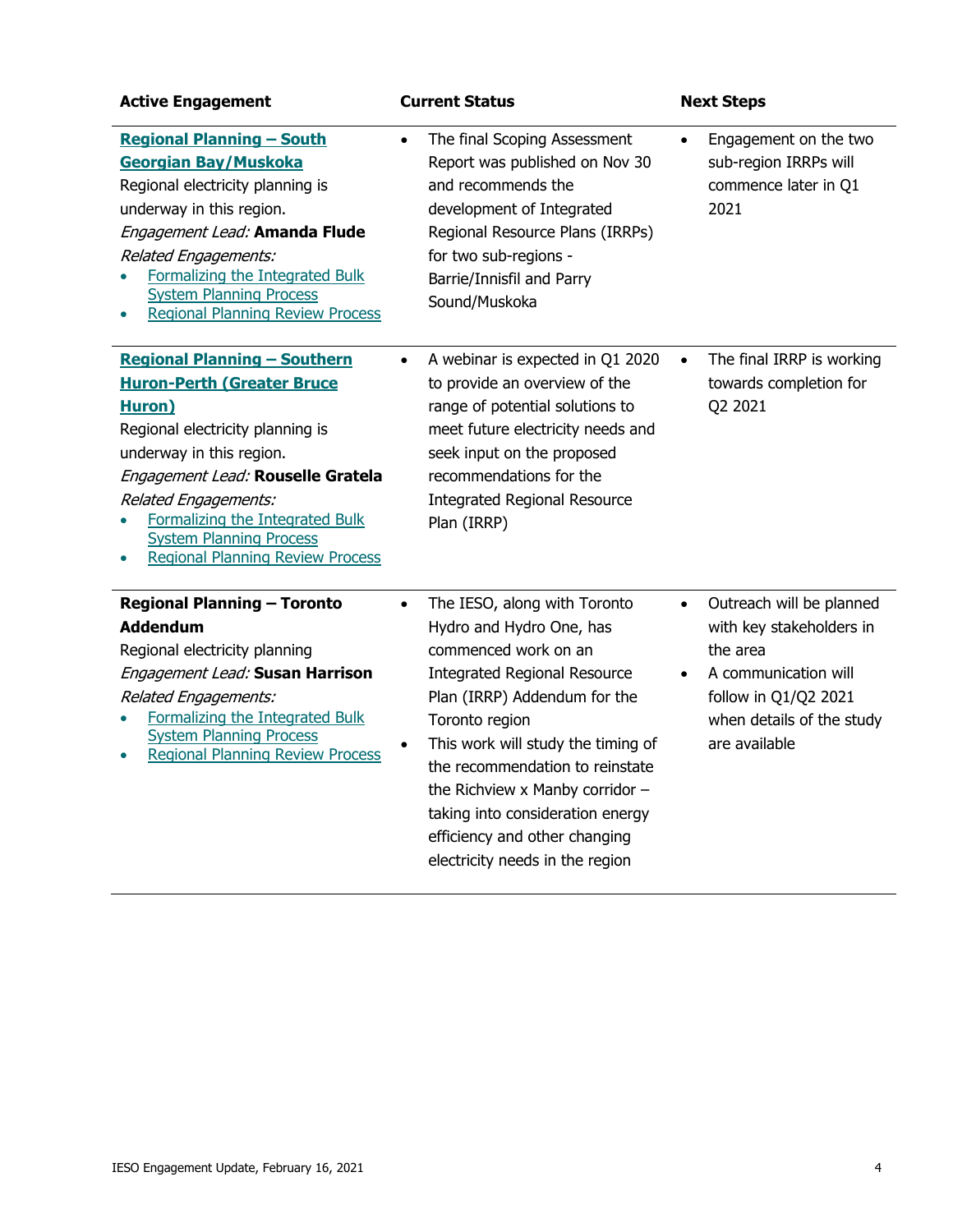| <b>Active Engagement</b>                                                                                                                                                                                                                                                                                                                                                                                                                                                                                                                     | <b>Current Status</b>                                                                                                                                                                                                                                                                                                                                                                                                                                                                                          | <b>Next Steps</b>                                                                                                                                                                                                                                                                                                                                                                                                                                                     |
|----------------------------------------------------------------------------------------------------------------------------------------------------------------------------------------------------------------------------------------------------------------------------------------------------------------------------------------------------------------------------------------------------------------------------------------------------------------------------------------------------------------------------------------------|----------------------------------------------------------------------------------------------------------------------------------------------------------------------------------------------------------------------------------------------------------------------------------------------------------------------------------------------------------------------------------------------------------------------------------------------------------------------------------------------------------------|-----------------------------------------------------------------------------------------------------------------------------------------------------------------------------------------------------------------------------------------------------------------------------------------------------------------------------------------------------------------------------------------------------------------------------------------------------------------------|
| <b>Regional Planning - Windsor-</b><br><b>Essex</b><br>Regional electricity planning is<br>underway in this region.<br>Engagement Lead: Rouselle Gratela<br><b>Related Engagements:</b><br>Formalizing the Integrated Bulk<br><b>System Planning Process</b><br><b>Regional Planning Review Process</b>                                                                                                                                                                                                                                      | A webinar was held Nov 26 to<br>$\bullet$<br>provide an overview of a study in<br>the Kingsville-Leamington area<br>This study will form an Addendum<br>$\bullet$<br>to the Integrated Regional<br>Resource Plan (IRRP) and will<br>address electricity infrastructure<br>needs that emerged in the area<br>The webinar also provided an<br>overview of the West of London<br>bulk system study and an<br>opportunity for feedback on the<br>potential solutions recommended<br>on the bulk system in the area | Feedback following the<br>$\bullet$<br>Nov webinar has been<br>posted on the<br>engagement webpage<br>along with the IESO's<br>response to this feedback<br>Next steps for outreach<br>$\bullet$<br>and engagement will<br>continue in Q1 2021                                                                                                                                                                                                                        |
| <b>Reliability Standards Review</b><br>The Ontario energy market is<br>emerging from a sustained period of<br>surplus conditions, and is beginning<br>to see a capacity need take shape.<br>With supply conditions tightening, the<br>IESO sees an opportunity to review/<br>challenge the existing thinking and<br>approach to adequacy assessments.<br>Engagement Lead: Colin Campbell<br><b>Related Engagements:</b><br><b>Capacity Auction</b><br>Formalizing the Integrated Bulk<br><b>System Planning Process</b><br>Resource Adequacy | At the Dec 14 webinar, the IESO<br>$\bullet$<br>discussed the stakeholder<br>feedback received following the<br>Aug webinar, and presented the<br>proposed non-firm import<br>methodology<br>Submissions were received from<br>seven stakeholders in response to<br>this webinar                                                                                                                                                                                                                               | The engagement is<br>$\bullet$<br>expected to close<br>following the review and<br>response to stakeholder<br>feedback<br>Non-firm imports, using<br>$\bullet$<br>the proposed<br>methodology, will be<br>incorporated into the next<br>Annual Planning Outlook<br>(APO) in 2021<br>The full methodology will<br>be included in the<br>accompanying Resource<br>Adequacy methodology<br>document, and the non-<br>firm import value will be<br>reassessed in each APO |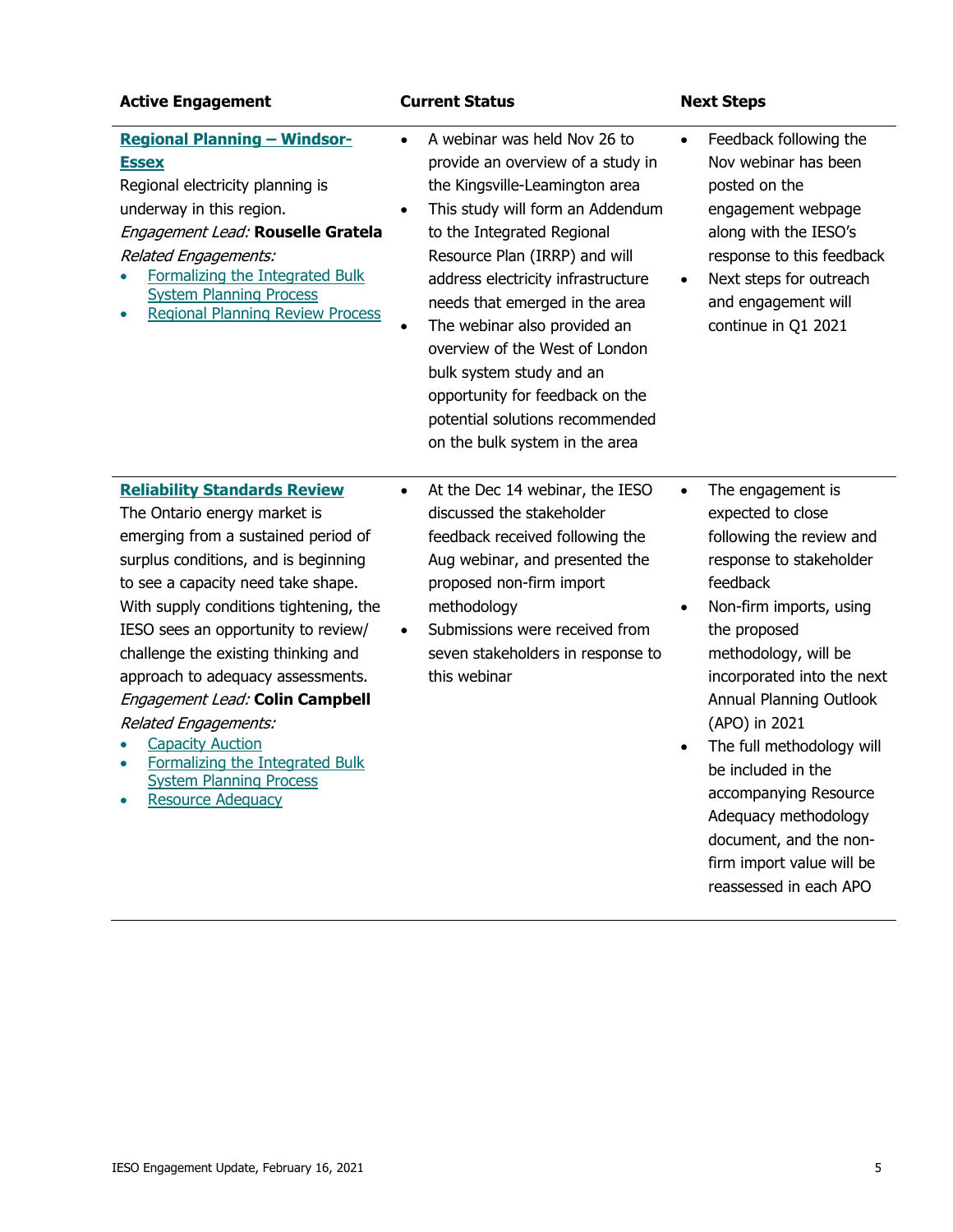| <b>Active Engagement</b>                                                                                                                                                                                                                                                                                                                                                                                                                                                                      | <b>Current Status</b>                                                                                                                                                                                                                                                                                                                                                                                                                                                                                                                                                                                                  | <b>Next Steps</b>                                                                                                                                                                                                                                                                                                                                                                                                                |
|-----------------------------------------------------------------------------------------------------------------------------------------------------------------------------------------------------------------------------------------------------------------------------------------------------------------------------------------------------------------------------------------------------------------------------------------------------------------------------------------------|------------------------------------------------------------------------------------------------------------------------------------------------------------------------------------------------------------------------------------------------------------------------------------------------------------------------------------------------------------------------------------------------------------------------------------------------------------------------------------------------------------------------------------------------------------------------------------------------------------------------|----------------------------------------------------------------------------------------------------------------------------------------------------------------------------------------------------------------------------------------------------------------------------------------------------------------------------------------------------------------------------------------------------------------------------------|
| <b>Transmission Assets End-of-Life</b><br>The IESO is seeking feedback on a<br>draft process for collecting<br>information on asset end-of-life, or<br>expected service life from<br>transmission asset owners.<br>Engagement Lead: Dale Fitzgerald<br><b>Related Engagements:</b><br>Formalizing the Integrated Bulk<br><b>System Planning Process</b><br><b>Regional Planning Review Process</b>                                                                                            | The Final Report for the Regional<br>$\bullet$<br>Planning Review Process<br>engagement has been posted to<br>the engagement webpage<br>The Report details a number of<br>$\bullet$<br>recommendations to improve the<br>regional planning process based<br>on feedback and discussion with<br>stakeholders, including<br>recommendations for<br>transmission assets nearing or at<br>end-of-life<br>A webinar has been scheduled for<br>$\bullet$<br>Feb 22 to provide an overview of<br>key recommendations included in<br>the final report and discuss next<br>steps following the conclusion of<br>this engagement | The IESO will publicly<br>$\bullet$<br>share progress in<br>implementing the Final<br>Report recommendations<br>that are within the IESO's<br>area of responsibility<br>through future planning-<br>related engagement<br>activities                                                                                                                                                                                             |
| <b>Transmission Losses</b><br>This engagement will review IESO<br>and Hydro One's practices on how<br>transmission losses are considered in<br>planning and operation of the system,<br>a comparison of these practices to<br>those used in other jurisdictions, and<br>seek stakeholder feedback on<br>potential improvements to these<br>practices.<br>Engagement Lead: Dale Fitzgerald<br><b>Related Engagements:</b><br>Formalizing the Integrated Bulk<br><b>System Planning Process</b> | The IESO has posted a document<br>$\bullet$<br>to the engagement webpage that<br>summarizes stakeholder feedback<br>received following the Sept 30<br>webinar and provides the IESO's<br>response to feedback                                                                                                                                                                                                                                                                                                                                                                                                          | The IESO is currently<br>$\bullet$<br>developing draft<br>transmission losses<br>guideline document(s)<br>that will be shared with<br>stakeholders for review<br>and feedback in advance<br>of the next engagement<br>webinar<br>The IESO expects to<br>share these guideline<br>documents by the end of<br>Q1 2021, at which point,<br>future engagement<br>activities and timelines<br>will be communicated to<br>stakeholders |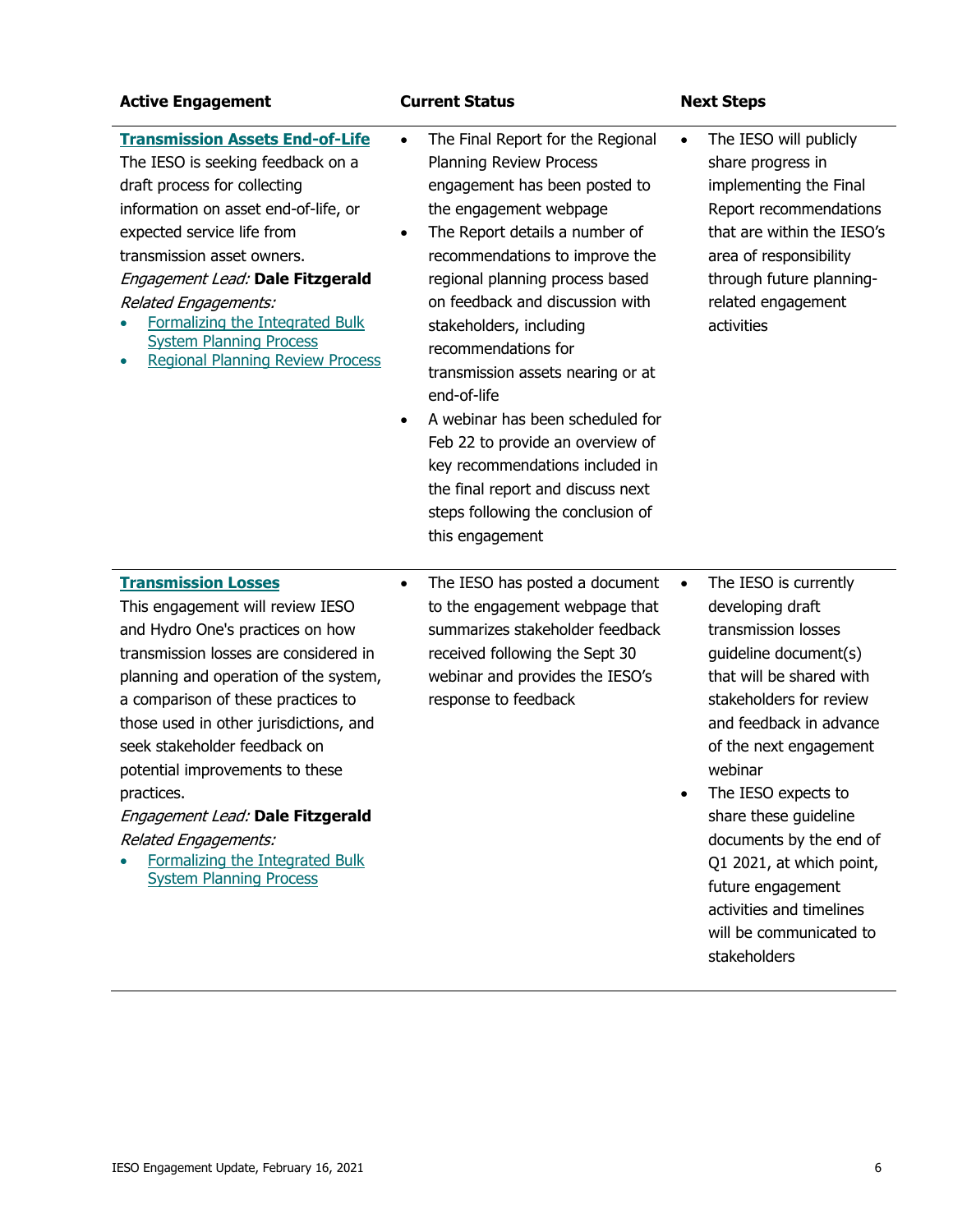## Resource Acquisition

Engagements to ensure we have the tools and processes to acquire the resources we need to maintain a reliable and efficient system.

| <b>Active Engagement</b>                                                                                                                                                                                                                                                                                                                                                                                                                                                                                                                                                                                                                                                                                                                                                                                                                                               | <b>Current Status</b>                                                                                                                                                                                                                                                                                                                                                                                                                                | <b>Next Steps</b>                                                                                                                                                                                                                                                                                                                                                                                                                                                                                                                                                                                                                                                             |
|------------------------------------------------------------------------------------------------------------------------------------------------------------------------------------------------------------------------------------------------------------------------------------------------------------------------------------------------------------------------------------------------------------------------------------------------------------------------------------------------------------------------------------------------------------------------------------------------------------------------------------------------------------------------------------------------------------------------------------------------------------------------------------------------------------------------------------------------------------------------|------------------------------------------------------------------------------------------------------------------------------------------------------------------------------------------------------------------------------------------------------------------------------------------------------------------------------------------------------------------------------------------------------------------------------------------------------|-------------------------------------------------------------------------------------------------------------------------------------------------------------------------------------------------------------------------------------------------------------------------------------------------------------------------------------------------------------------------------------------------------------------------------------------------------------------------------------------------------------------------------------------------------------------------------------------------------------------------------------------------------------------------------|
| <b>Capacity Auction</b><br>The IESO is committed to working with<br>stakeholders to explore and implement<br>competitive mechanisms, such as<br>auctions, to secure the products and<br>services it requires to operate the grid.<br>Engagement Lead: Dale Fitzgerald<br><b>Related Engagements:</b><br>Design for Energy Storage<br>Participation<br><b>Energy Efficiency Auction Pilot</b><br><b>Expanding Participation in</b><br>۰<br><b>Operating Reserve and Energy</b><br>Formalizing the Integrated Bulk<br>$\bullet$<br><b>System Planning Process</b><br><b>IESO York Region Non-Wires</b><br>۰<br><b>Alternatives Demonstration Project</b><br><b>Innovation and Sector Evolution</b><br>٠<br><b>White Papers</b><br>Market Renewal Program (MRP)<br>$\bullet$<br><b>Energy Detailed Design</b><br><b>Reliability Standards Review</b><br>Resource Adequacy | The first Capacity Auction was<br>$\bullet$<br>run on Dec 2 and the post<br>auction report was released on<br><b>Dec 10</b><br>The results of the auction<br>showed greater participation<br>and competition with the lowest<br>auction clearing prices than<br>previous demand response<br>auctions<br>Categories of enhancements to<br>the 2021 and 2022 Capacity<br>Auctions were discussed as part<br>of the Jan 26 Resource<br>Adequacy webinar | At the Feb engagement<br>$\bullet$<br>days, the IESO will present<br>an analysis on the results<br>of the Dec 2020 Capacity<br>Auction followed by a<br>discussion with<br>stakeholders who<br>participated in any aspect<br>of the auction to gather<br>insights and potential<br>improvements<br>Feedback on the Jan 26<br>$\bullet$<br>materials is due Feb 17<br>The next engagement<br>$\bullet$<br>meeting will take place as<br>part of the Mar 22-24<br>engagement days when<br>further details on the<br><b>Resource Adequacy</b><br>framework and<br>enhancements to the<br>Capacity Auction will be<br>presented to stakeholders<br>for discussion and<br>feedback |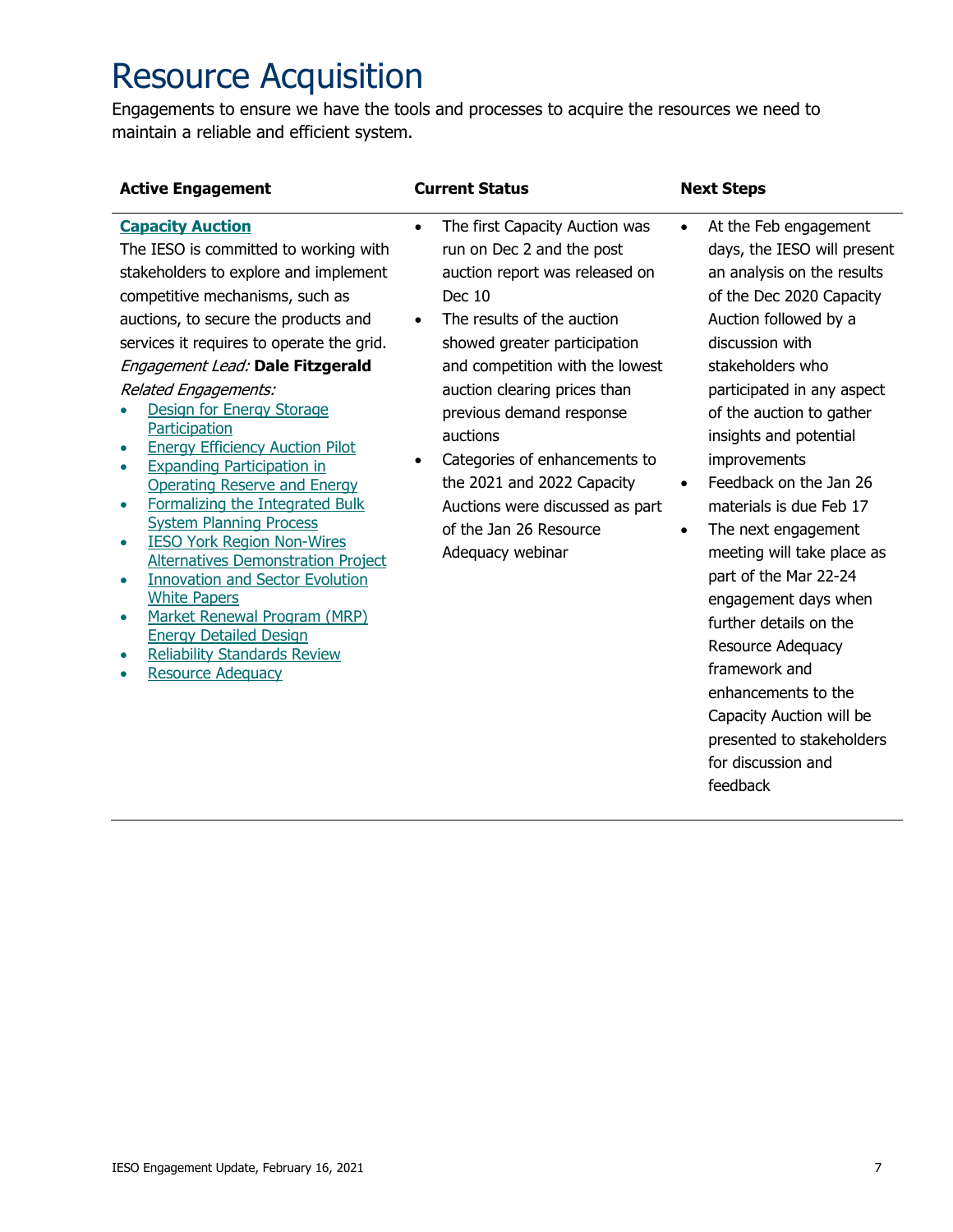#### **Active Engagement Current Status Next Steps**

- **[Design for Energy Storage](http://www.ieso.ca/Sector-Participants/Engagement-Initiatives/Engagements/Energy-Storage-Advisory-Group)  [Participation](http://www.ieso.ca/Sector-Participants/Engagement-Initiatives/Engagements/Energy-Storage-Advisory-Group)** This engagement had the objective to develop the design for how storage will be able to participate and operate in IESO‐Administered Markets (IAMs), in both an interim period, as well as on an enduring basis. Engagement Lead: **Colin Campbell** Related Engagements: **[Capacity Auction](http://www.ieso.ca/Sector-Participants/Engagement-Initiatives/Engagements/Capacity-Auction) Distributed Energy Resources [Survey](http://www.ieso.ca/Sector-Participants/Engagement-Initiatives/Engagements/Distributed-Energy-Resources-Survey)** • [Expanding Participation in](http://www.ieso.ca/Sector-Participants/Engagement-Initiatives/Engagements/Expanding-Participation-in-Operating-Reserve-and-Energy)  [Operating Reserve and Energy](http://www.ieso.ca/Sector-Participants/Engagement-Initiatives/Engagements/Expanding-Participation-in-Operating-Reserve-and-Energy) the interim period
- [Innovation and Sector Evolution](http://www.ieso.ca/Sector-Participants/Engagement-Initiatives/Engagements/Innovation-and-Sector-Evolution-White-Paper-Series)  [White Papers](http://www.ieso.ca/Sector-Participants/Engagement-Initiatives/Engagements/Innovation-and-Sector-Evolution-White-Paper-Series)
- [Market Renewal Program \(MRP\)](http://www.ieso.ca/Market-Renewal/Stakeholder-Engagements/Energy-Detailed-Design-Engagement)  [Energy Detailed Design](http://www.ieso.ca/Market-Renewal/Stakeholder-Engagements/Energy-Detailed-Design-Engagement)
- Updates to Performance [Requirements: Market Rule](http://www.ieso.ca/Sector-Participants/Engagement-Initiatives/Engagements/Updates-to-Performance-Requirements-Market-Rule-Appendices-4-2-and-4-3)  [Appendices 4.2 and 4.3](http://www.ieso.ca/Sector-Participants/Engagement-Initiatives/Engagements/Updates-to-Performance-Requirements-Market-Rule-Appendices-4-2-and-4-3)
- This engagement was completed in Sept, with Market Rules and Manuals amendments recommended for
- A Long-Term Design Vision document has been posted detailing the long-term design proposals which will serve as the foundation for future storage design efforts
- On Oct 20, the Technical Panel unanimously voted in favour to recommend the proposed Market Rule amendments to the IESO Board at the Dec meeting
- Proposed Market Rule amendments were approved by IESO Board at Dec 9 meeting
- The amended Market Rules and Manuals came into effect Jan 18, 2021

• Interim Rules and Manual amendments for storage will need to be further updated in advance of the Market Renewal "go-live" date to ensure progress is maintained

### **[Development of an IESO](http://www.ieso.ca/Sector-Participants/Engagement-Initiatives/Engagements/Development-of-an-IESO-Competitive-Transmission-Procurement-Process)  [Competitive Transmission](http://www.ieso.ca/Sector-Participants/Engagement-Initiatives/Engagements/Development-of-an-IESO-Competitive-Transmission-Procurement-Process)**

### **[Procurement Process](http://www.ieso.ca/Sector-Participants/Engagement-Initiatives/Engagements/Development-of-an-IESO-Competitive-Transmission-Procurement-Process)**

The IESO is seeking feedback to aid in the development of a competitive transmission procurement process.

#### Engagement Lead: **Dale Fitzgerald**

### Related Engagements:

- [Formalizing the Integrated Bulk](http://www.ieso.ca/Sector-Participants/Engagement-Initiatives/Engagements/Formalizing-the-Integrated-Bulk-System-Planning-Process)  [System Planning Process](http://www.ieso.ca/Sector-Participants/Engagement-Initiatives/Engagements/Formalizing-the-Integrated-Bulk-System-Planning-Process)
- [Regional Planning Review Process](http://www.ieso.ca/Sector-Participants/Engagement-Initiatives/Engagements/Regional-Planning-Review-Process)

• This engagement was put on hold and IESO is currently determining the next steps associated with this initiative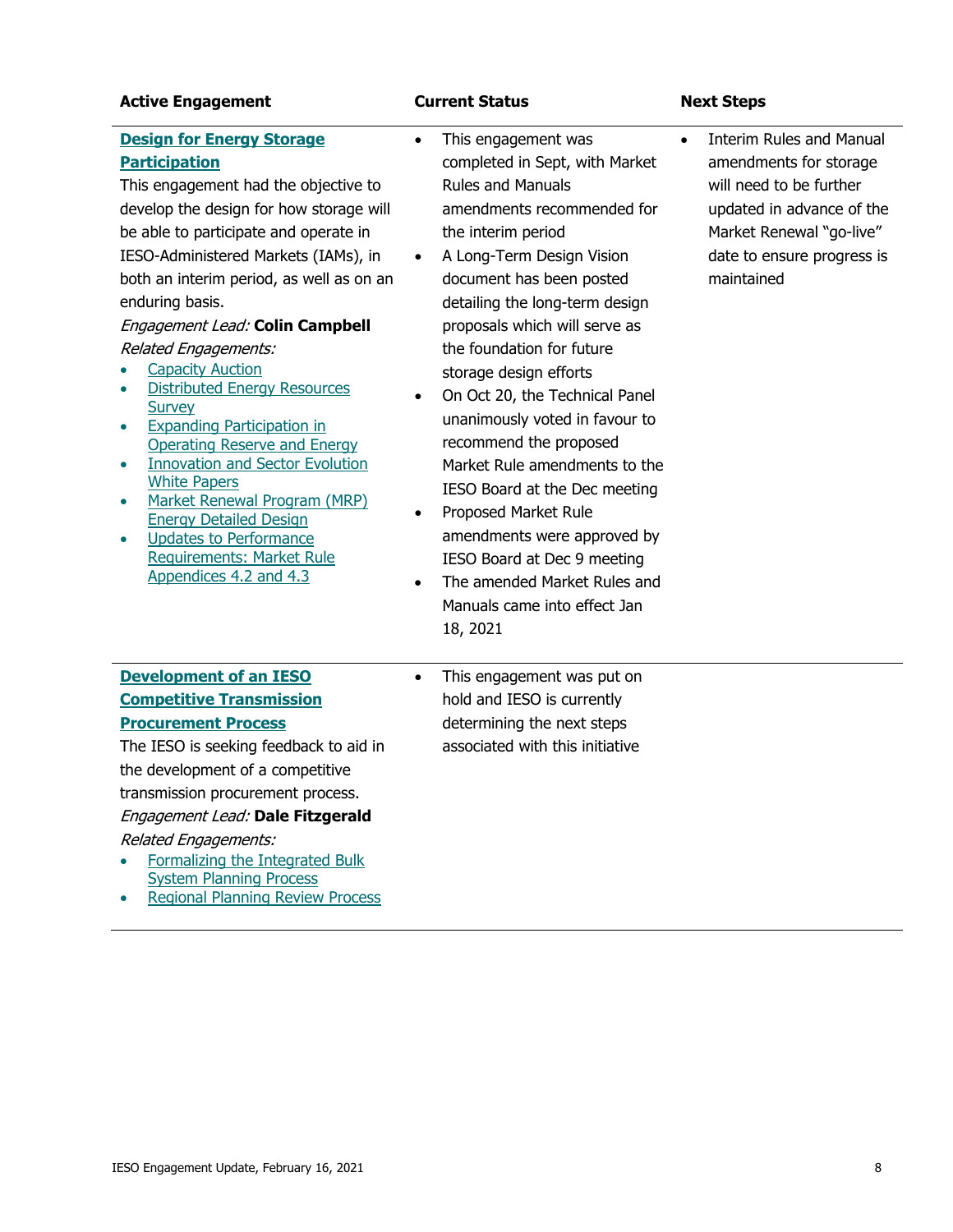### **Active Engagement Current Status Next Steps**

#### **[Resource Adequacy](http://www.ieso.ca/Sector-Participants/Engagement-Initiatives/Engagements/Resource-Adequacy-Engagement)**

The IESO is seeking feedback about what tools are needed, in addition to capacity auctions, to competitively achieve long-term resource adequacy. Engagement Lead: **Dale Fitzgerald** Related Engagements:

- **[Capacity Auction](http://www.ieso.ca/Sector-Participants/Engagement-Initiatives/Engagements/Capacity-Auction)**
- [Formalizing the Integrated Bulk](http://www.ieso.ca/Sector-Participants/Engagement-Initiatives/Engagements/Formalizing-the-Integrated-Bulk-System-Planning-Process)  [System Planning Process](http://www.ieso.ca/Sector-Participants/Engagement-Initiatives/Engagements/Formalizing-the-Integrated-Bulk-System-Planning-Process)
- [Reliability Standards Review](http://www.ieso.ca/Sector-Participants/Engagement-Initiatives/Engagements/Reliability-Standards-Review)
- As part of the Jan 26 Resource Adequacy webinar, the IESO presented information to stakeholders on the implementation of the Resource Adequacy framework
- In addition to summarizing and responding to stakeholder feedback received in 2020, and confirming the Board-approved high-level framework, the IESO presented new information on a proposed process to translate needs identified in planning documents into acquisition targets through an Annual Acquisition Report (AAR)
- The webinar also reviewed categories of enhancements the IESO is planning to engage with stakeholders for the 2021 and 2022 Capacity Auctions
- Feedback on the Jan 26 materials is due Feb 17 • The next engagement meeting will take place as part of the Mar 22-24 engagement days when further details on the Resource Adequacy framework and enhancements to the Capacity Auction will be presented to stakeholders for discussion and

feedback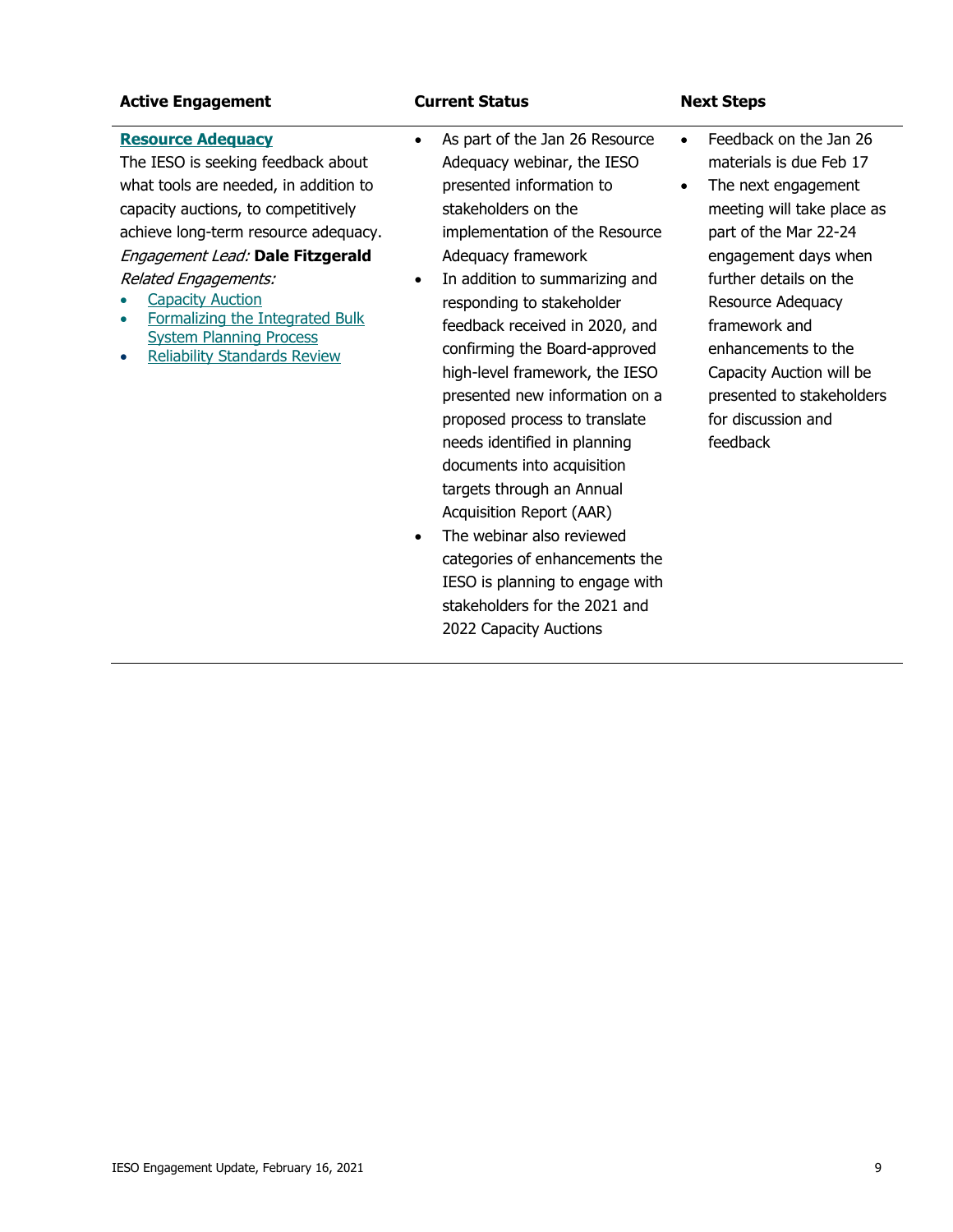## **Operations**

Engagements to ensure that Ontario's electricity resources are operating reliably within the IESOadministered market, while also undertaking continuous market improvements.

| <b>Active Engagement</b>                                                                                                                                                                                                                                                                                                                                                                                                                                                                                                                                                                                                                                                                                                                                                                                                                                | <b>Current Status</b>                                                                                                                                                                                                                                                                                                                                                                                                                                                                                  | <b>Next Steps</b>                                                                                                                                                                                                                                                                                       |
|---------------------------------------------------------------------------------------------------------------------------------------------------------------------------------------------------------------------------------------------------------------------------------------------------------------------------------------------------------------------------------------------------------------------------------------------------------------------------------------------------------------------------------------------------------------------------------------------------------------------------------------------------------------------------------------------------------------------------------------------------------------------------------------------------------------------------------------------------------|--------------------------------------------------------------------------------------------------------------------------------------------------------------------------------------------------------------------------------------------------------------------------------------------------------------------------------------------------------------------------------------------------------------------------------------------------------------------------------------------------------|---------------------------------------------------------------------------------------------------------------------------------------------------------------------------------------------------------------------------------------------------------------------------------------------------------|
| <b>Improving Accessibility of</b><br><b>Operating Reserve</b><br>The IESO is seeking feedback on an<br>issue related to the Operating Reserve<br>(OR), whereby the amount of OR<br>scheduled is not fully accessible.<br>Engagement Lead: Dale Fitzgerald<br><b>Related Engagements:</b><br><b>Expanding Participation in</b><br><b>Operating Reserve and Energy</b>                                                                                                                                                                                                                                                                                                                                                                                                                                                                                    | A written update was posted in<br>$\bullet$<br>Aug 2020 to provide details on the<br>ongoing internal work the IESO is<br>undertaking on the two proposals<br>discussed in this engagement -<br>the settlement claw-back and<br><b>Operating Reserve Activation</b><br>(ORA) performance criteria<br>proposal                                                                                                                                                                                          | The IESO will present<br>$\bullet$<br>draft market rule and<br>manual amendments for<br>the settlement claw-back<br>proposal and an updated<br>design for the Operating<br>Reserve Activation (ORA)<br>performance criteria<br>proposal at a webinar<br>expected to take place<br>by the end of Q1 2021 |
| <b>Market Renewal Program (MRP)</b><br><b>Energy Detailed Design</b><br>The Detailed Design of the Market<br>Renewal Program has created the<br>detailed documents for the renewed<br>market, building upon the high-level<br>design. The Market Renewal Program<br>as a whole will improve the way<br>electricity is priced and scheduled in<br>order to meet Ontario's energy needs<br>reliably, transparently and efficiently.<br>Engagement Lead: Karlyn Mibus<br><b>Related Engagements:</b><br><b>Capacity Auction</b><br>Design for Energy Storage<br>Participation<br><b>Expanding Participation in</b><br><b>Operating Reserve and Energy</b><br>Formalizing the Integrated Bulk<br><b>System Planning Process</b><br>Market Renewal Program (MRP)<br>$\bullet$<br><b>Energy Implementation</b><br><b>Transmission Rights Market</b><br>Review | Stakeholders have provided<br>$\bullet$<br>detailed and constructive feedback<br>on all 13 of the draft detailed<br>design documents<br>The IESO has posted a complete<br>$\bullet$<br>set of responses to stakeholder<br>feedback, and has reflected this<br>feedback in the updated version of<br>the Detailed Design<br>The IESO has also posted a Design<br>$\bullet$<br>Change tracker to point out all of<br>the areas that stakeholder input<br>has improved and updated the<br>detailed design | The final versions of the<br>$\bullet$<br>detailed design have<br>been posted, and the<br>discussion with<br>stakeholders will carry<br>over into the<br>implementation phase                                                                                                                           |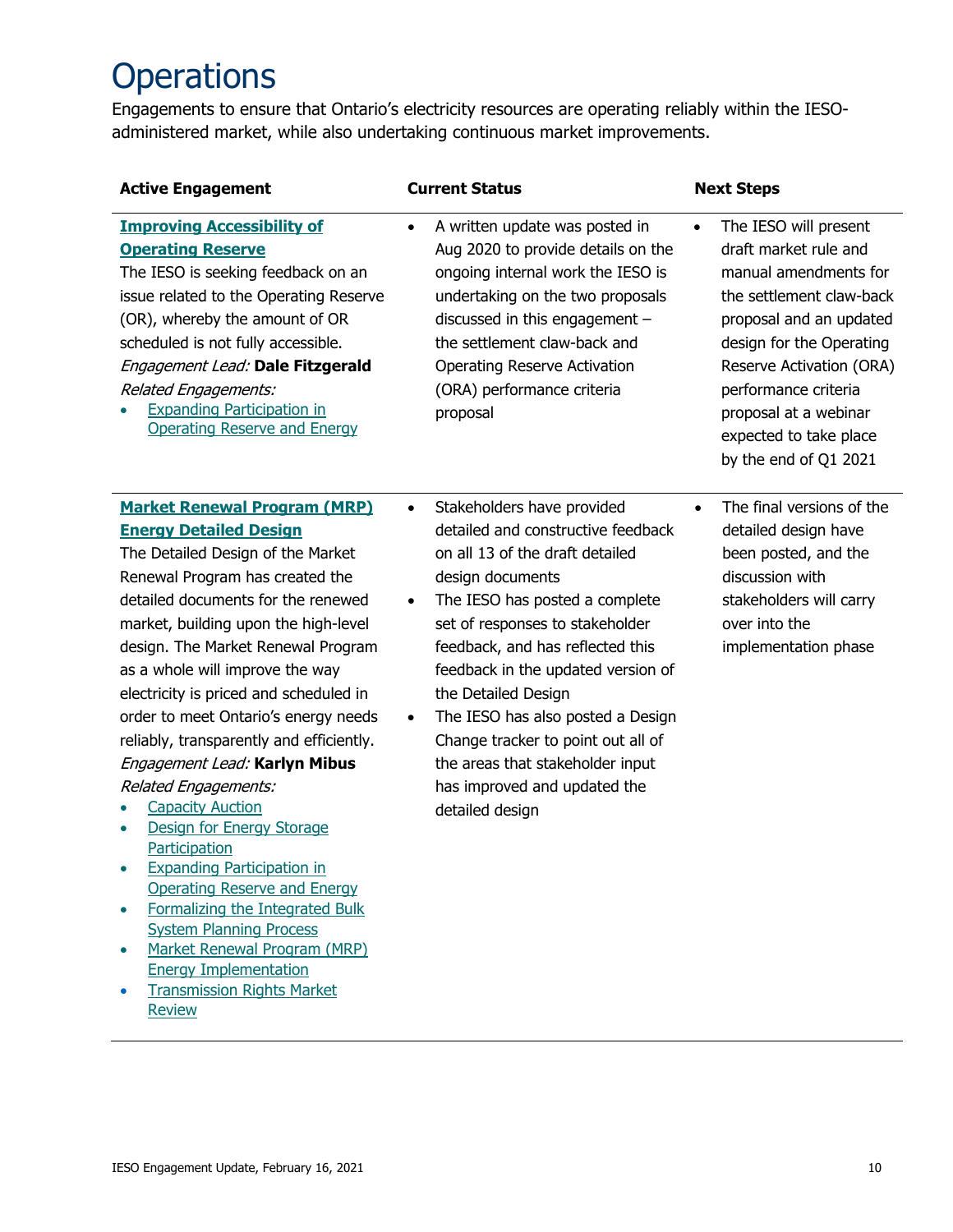| <b>Active Engagement</b>                                                                                                                                                                                                                                                                                                                                                                                                                                                     | <b>Current Status</b>                                                                                                                                                                                                                                                                                                                                      | <b>Next Steps</b>                                                                                                                                                                                                                                                                                                                                                                                                  |
|------------------------------------------------------------------------------------------------------------------------------------------------------------------------------------------------------------------------------------------------------------------------------------------------------------------------------------------------------------------------------------------------------------------------------------------------------------------------------|------------------------------------------------------------------------------------------------------------------------------------------------------------------------------------------------------------------------------------------------------------------------------------------------------------------------------------------------------------|--------------------------------------------------------------------------------------------------------------------------------------------------------------------------------------------------------------------------------------------------------------------------------------------------------------------------------------------------------------------------------------------------------------------|
| <b>Market Renewal Program (MRP)</b><br><b>Energy Implementation</b><br>The Implementation phase of the<br>Market Renewal Program will begin by<br>codifying the design into the Market<br>Rules and Market Manuals, and then<br>proceed onto creating tools, testing,<br>training and readiness for bringing the<br>renewed market to life.<br>Engagement Lead: Karlyn Mibus<br><b>Related Engagements:</b><br>Market Renewal Program (MRP)<br><b>Energy Detailed Design</b> | The first batch of market rules and<br>$\bullet$<br>manuals on Market Entry and<br>Prudential Security have been<br>revised based on stakeholder<br>feedback, and published<br>Stakeholders submitted feedback<br>$\bullet$<br>on the revised written guide and<br>workbooks for Market Power<br>Mitigation reference levels and<br>quantities in Dec 2020 | <b>Technical Panel</b><br>$\bullet$<br>engagement on the first<br>batch of market rules<br>and manuals will<br>continue in Mar 2021<br>The IESO is continuing<br>$\bullet$<br>the engagement to set<br>Reference Levels<br>through one-on-one<br>consultations<br>The IESO will be<br>$\bullet$<br>discussing the Limitation<br>Period for Resettlement<br>with stakeholders at the<br>upcoming engagement<br>days |
| <b>Options to Address Uninsured</b><br><b>Liability Risk</b><br>The IESO is seeking feedback from<br>stakeholders on options to address its<br>uninsured liability risk. The IESO was<br>unable to replace its errors and<br>omissions insurance coverage and is<br>proposing two options to address its<br>uninsured risk.<br>Engagement Lead: Agatha Pyrka<br><b>Related Engagements:</b><br>N/A                                                                           | Stakeholder feedback from the Dec<br>$\bullet$<br>engagement session has been<br>posted<br>This item was presented as an<br>$\bullet$<br>education item at the Jan 19<br><b>Technical Panel meeting</b>                                                                                                                                                    | IESO to post responses<br>$\bullet$<br>to feedback document<br>Proposed Market Rule<br>$\bullet$<br>amendments will go<br>before the Technical<br>Panel on Feb 16 for the<br>"vote to post" for<br>broader stakeholder<br>feedback<br>This engagement will<br>$\bullet$<br>conclude during the Feb<br>engagement days                                                                                              |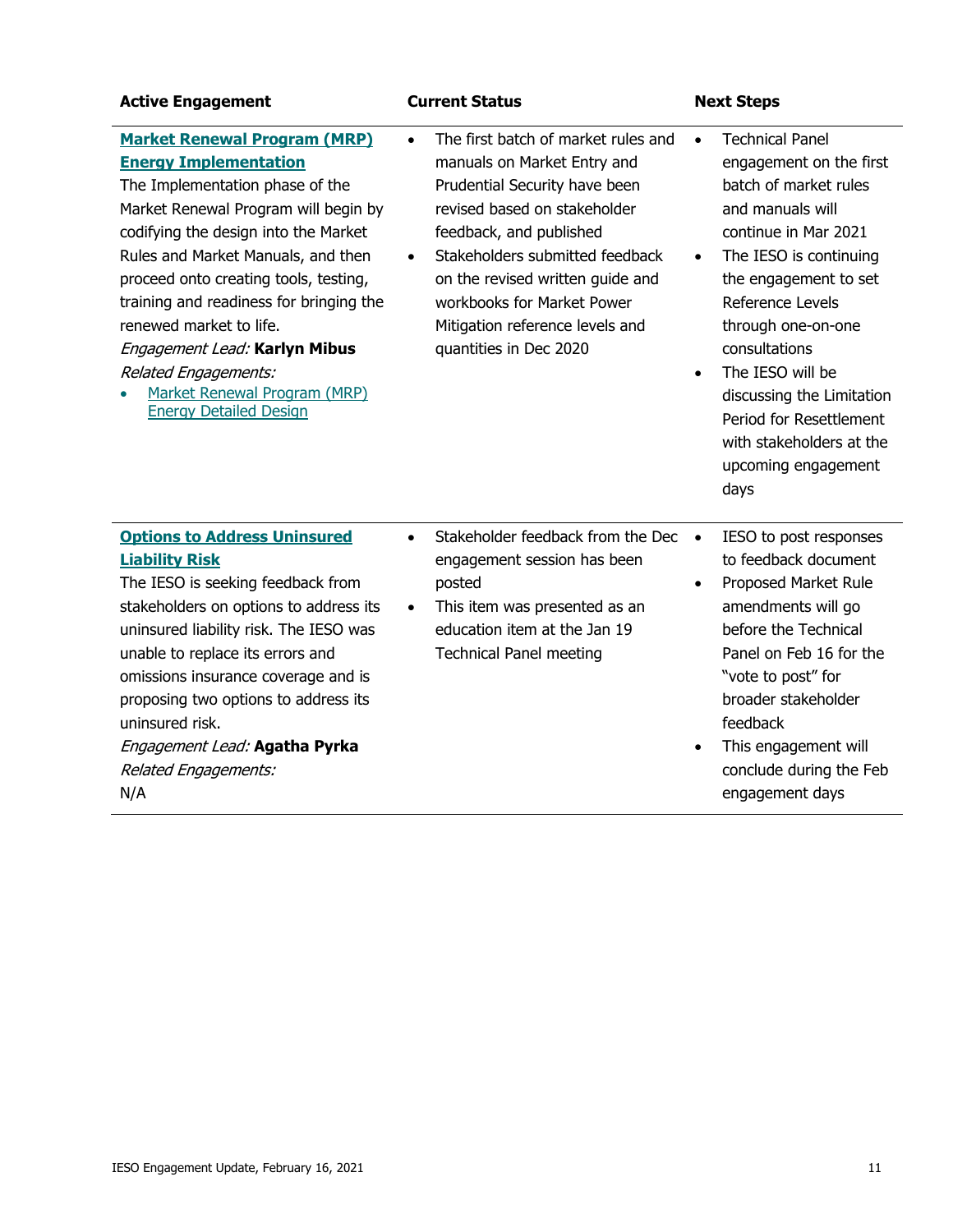| <b>Active Engagement</b>                                                                                                                                                                                                                                                                                                                                                                                                                                                                              | <b>Current Status</b>                                                                                                  | <b>Next Steps</b>                                                                                                                                                                                                                                             |
|-------------------------------------------------------------------------------------------------------------------------------------------------------------------------------------------------------------------------------------------------------------------------------------------------------------------------------------------------------------------------------------------------------------------------------------------------------------------------------------------------------|------------------------------------------------------------------------------------------------------------------------|---------------------------------------------------------------------------------------------------------------------------------------------------------------------------------------------------------------------------------------------------------------|
| <b>Transmission Rights Market</b><br><b>Review</b><br>The IESO is seeking feedback to<br>determine what changes may be<br>required to maximize the efficiency of<br>the Transmission Rights (TR) market<br>and to ensure that the TR market is<br>aligned and compatible with the<br>renewed energy market in the future.<br>Engagement Lead: Dale Fitzgerald<br>Related Engagements:<br><b>Market Development Advisory</b><br>Group<br>Market Renewal Program (MRP)<br><b>Energy Detailed Design</b> | Feedback was received, and<br>$\bullet$<br>posted from four stakeholder<br>submissions following the Dec 14<br>webinar | IESO to review feedback<br>$\bullet$<br>and conduct further<br>internal assessments<br>before finalizing the<br>Stage 2 high-value<br>opportunities and<br>presenting a draft set of<br>proposed changes for<br>Stage 3 in a subsequent<br>engagement session |
| <b>Updates to IESO Monitoring</b><br><b>Requirements: Phasor Data</b><br>The IESO is seeking feedback on<br>proposed updates to Appendices<br>4.15/4.16 to enable generators and<br>transmitters to install phasor<br>technology infrastructure and provide<br>phasor data to the IESO.<br>Engagement Lead: Colin Campbell<br>Related Engagements:<br>N/A                                                                                                                                             | Feedback was received from four<br>$\bullet$<br>stakeholders following the Nov 19<br>webinar                           | IESO will respond to<br>$\bullet$<br>stakeholder feedback<br>and share a revised<br>timeline for the<br>engagement in Q1 2021<br>The Draft Market Rules<br>$\bullet$<br>will be presented to the<br>Technical Panel in Q3/4<br>2021                           |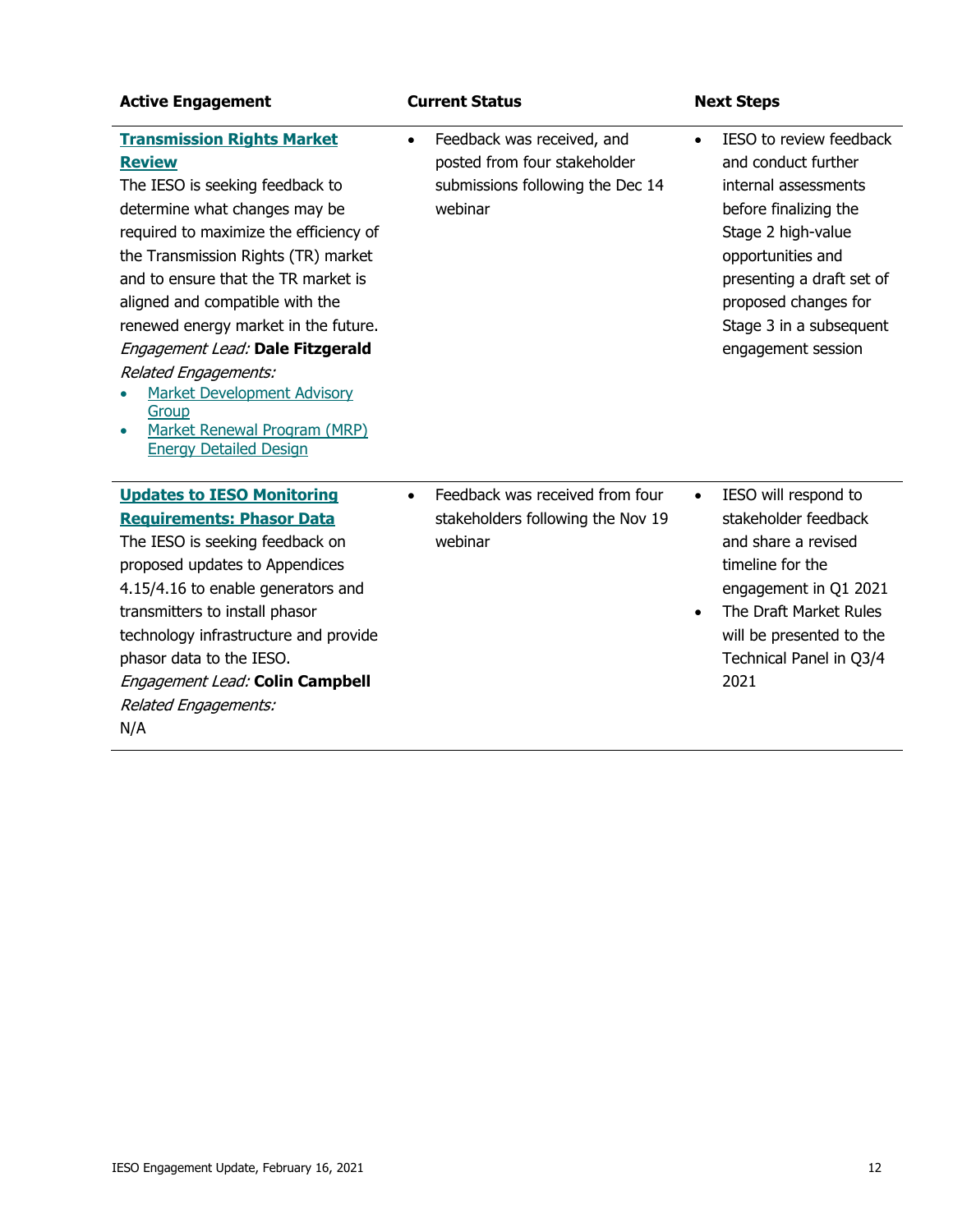## Sector Evolution

Engagements that look to the future to see how innovation, new technologies and new collaborations can improve how we conduct our business.

| <b>Active Engagement</b>                                                                                                                                                                                                                                                                                                                                                                                                                                                                                                                                                                                                                 | <b>Current Status</b>                                                                                                                                                                                                                                                                                                                                                                                                                                                                                                                                                                                                                                                                 | <b>Next Steps</b>                                                                                                              |
|------------------------------------------------------------------------------------------------------------------------------------------------------------------------------------------------------------------------------------------------------------------------------------------------------------------------------------------------------------------------------------------------------------------------------------------------------------------------------------------------------------------------------------------------------------------------------------------------------------------------------------------|---------------------------------------------------------------------------------------------------------------------------------------------------------------------------------------------------------------------------------------------------------------------------------------------------------------------------------------------------------------------------------------------------------------------------------------------------------------------------------------------------------------------------------------------------------------------------------------------------------------------------------------------------------------------------------------|--------------------------------------------------------------------------------------------------------------------------------|
| <b>Distributed Energy Resources</b><br><b>Survey</b><br>The IESO is conducting a stakeholder<br>engagement on behalf of the Ministry<br>of Energy, Northern Development and<br>Mines to better understand the role<br>Distributed Energy Resources (DER)<br>play in the Industrial Conservation<br>Initiative (ICI) and the DER capacity<br>available in Ontario.<br>Engagement Lead: Colin Campbell<br>Related Engagements:<br>Demand Response Working Group<br>Design for Energy Storage<br>$\bullet$<br>Participation<br><b>Energy Efficiency Auction Pilot</b><br><b>Innovation and Sector Evolution</b><br>۰<br><b>White Papers</b> | A voluntary survey was held until<br>$\bullet$<br>Sept 28 with Industrial<br>Conservation Initiative (ICI)<br>participants, as well as energy<br>services companies serving these<br>customers<br>Confidential follow-up discussions<br>$\bullet$<br>were also held with stakeholders in<br>one-on-one and small group<br>settings in early Oct<br>The survey findings were provided<br>$\bullet$<br>to the Ministry in Q4 2020                                                                                                                                                                                                                                                       | Further engagement<br>$\bullet$<br>steps to be determined                                                                      |
| <b>Energy Efficiency Auction Pilot</b><br>The IESO is seeking feedback from<br>stakeholders on the design of a pilot<br>auction for procuring energy efficiency.<br>Engagement Lead: Colin Campbell<br>Related Engagements:<br><b>Capacity Auction</b><br><b>Distributed Energy Resources</b><br>Survey<br><b>IESO York Region Non-Wires</b><br><b>Alternatives Demonstration Project</b>                                                                                                                                                                                                                                                | Based on stakeholder feedback, the<br>$\bullet$<br>IESO amended the meter data<br>requirements subject to resources<br>having appropriate alternative<br><b>Measurement &amp; Verification</b><br>arrangements<br>Also based on feedback, the auction<br>date was changed to Mar 2021, for<br>delivery starting in winter 2022 and<br>summer 2023<br>Language in the detailed design<br>document that excluded "technically<br>dispatchable" measures from the<br>EEAP as well as restrictions on<br>participating in both the EEAP and<br>Capacity Auction was updated to<br>clarify/modify this language and<br>remove these restrictions on<br>measure and participant eligibility | The auction will take<br>$\bullet$<br>place in Mar 2021 for<br>capacity delivery<br>starting in winter 2022<br>and summer 2023 |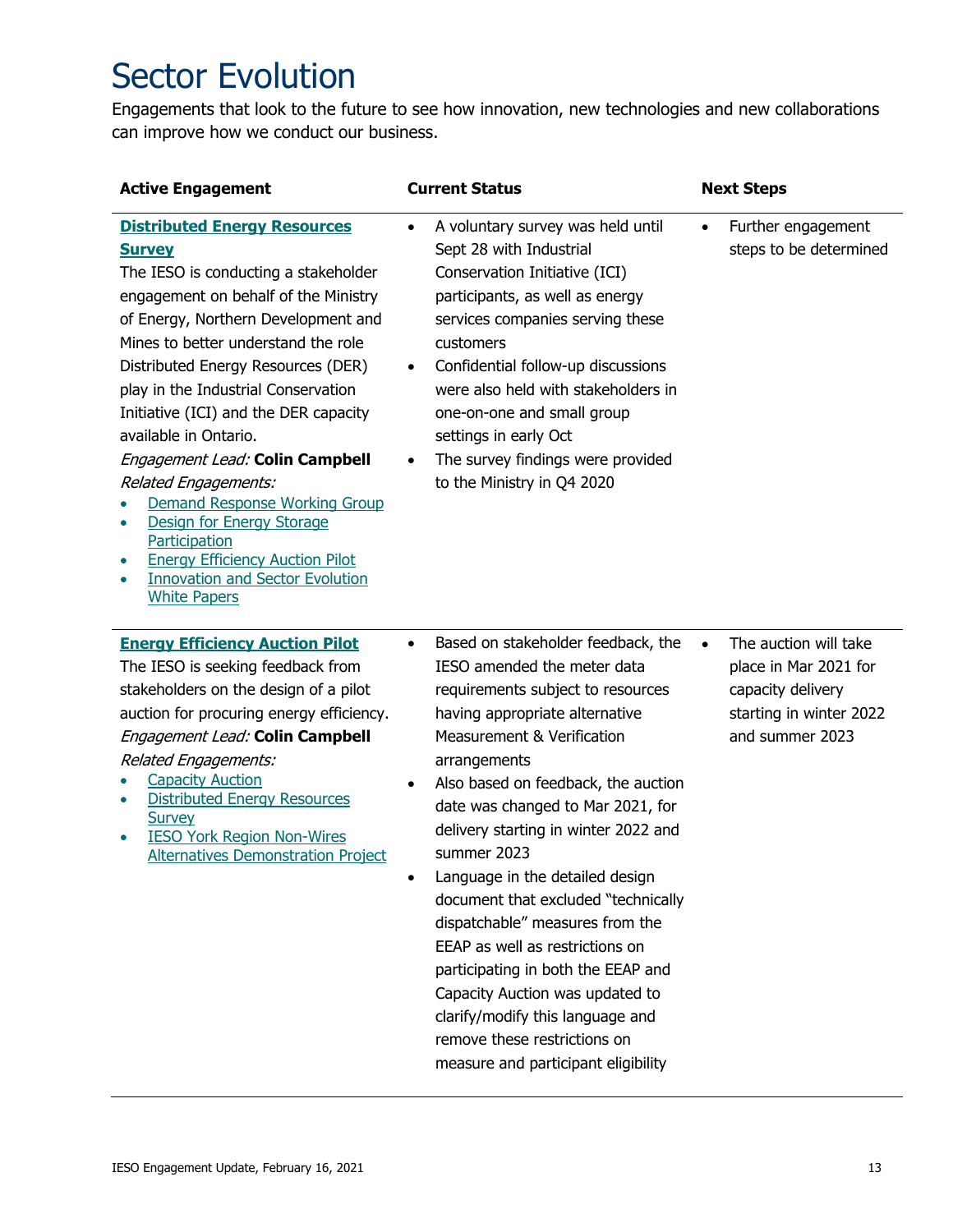| <b>Active Engagement</b>                                                                                                                                                                                                                                                                                                                                                                                                         | <b>Current Status</b>                                                                                                                                                                                                                                                                                                                                                                                           | <b>Next Steps</b>                                                                                                                                                                              |
|----------------------------------------------------------------------------------------------------------------------------------------------------------------------------------------------------------------------------------------------------------------------------------------------------------------------------------------------------------------------------------------------------------------------------------|-----------------------------------------------------------------------------------------------------------------------------------------------------------------------------------------------------------------------------------------------------------------------------------------------------------------------------------------------------------------------------------------------------------------|------------------------------------------------------------------------------------------------------------------------------------------------------------------------------------------------|
| <b>Energy Efficiency Opportunities</b><br>for Grid-Connected First Nation<br><b>Communities</b><br>The IESO is seeking feedback from<br>communities to help inform the design<br>of future energy efficiency programs<br>for First Nation communities in<br>Ontario.<br>Engagement Lead: Colin Campbell<br><b>Related Engagements:</b><br><b>Indigenous Energy Support</b><br><b>Programs Review</b>                             | A second engagement meeting<br>$\bullet$<br>occurred on Nov 20 where the IESO<br>discussed the feedback received,<br>and presented the draft program<br>proposal<br>Two feedback submissions were<br>$\bullet$<br>received and have been posted to<br>the engagement webpage, along<br>with the IESO's response to this<br>feedback                                                                             | The IESO will present<br>the final program<br>offering to<br>communities, and<br>explain how to apply<br>and participate<br>The program is planned<br>$\bullet$<br>to launch in Summer<br>2021 |
| <b>Indigenous Energy Support</b><br><b>Programs Review</b><br>The IESO is seeking input to review<br>and improve the Energy Support<br>Programs currently offered by the<br>IESO for First Nation and Métis<br>communities and organizations in<br>Ontario.<br>Engagement Lead: Colin Campbell<br><b>Related Engagements:</b><br><b>Energy Efficiency Opportunities for</b><br><b>Grid-Connected First Nation</b><br>Communities | Following the July meeting where<br>$\bullet$<br>the IESO sought feedback from<br>communities on the proposed<br>redesign of the Indigenous Energy<br>Support Programs (ESPs), in Sept,<br>the IESO presented the final<br>program designs and announced<br>application intake for fall 2020<br>An application Q&A session was<br>$\bullet$<br>hosted as part of the First Nations<br>Energy Workshop on Oct 22 | Application intake<br>$\bullet$<br>opened on Oct 19 with<br>Successful Recipients to<br>enter into Funding<br>Agreements in Q1 2021                                                            |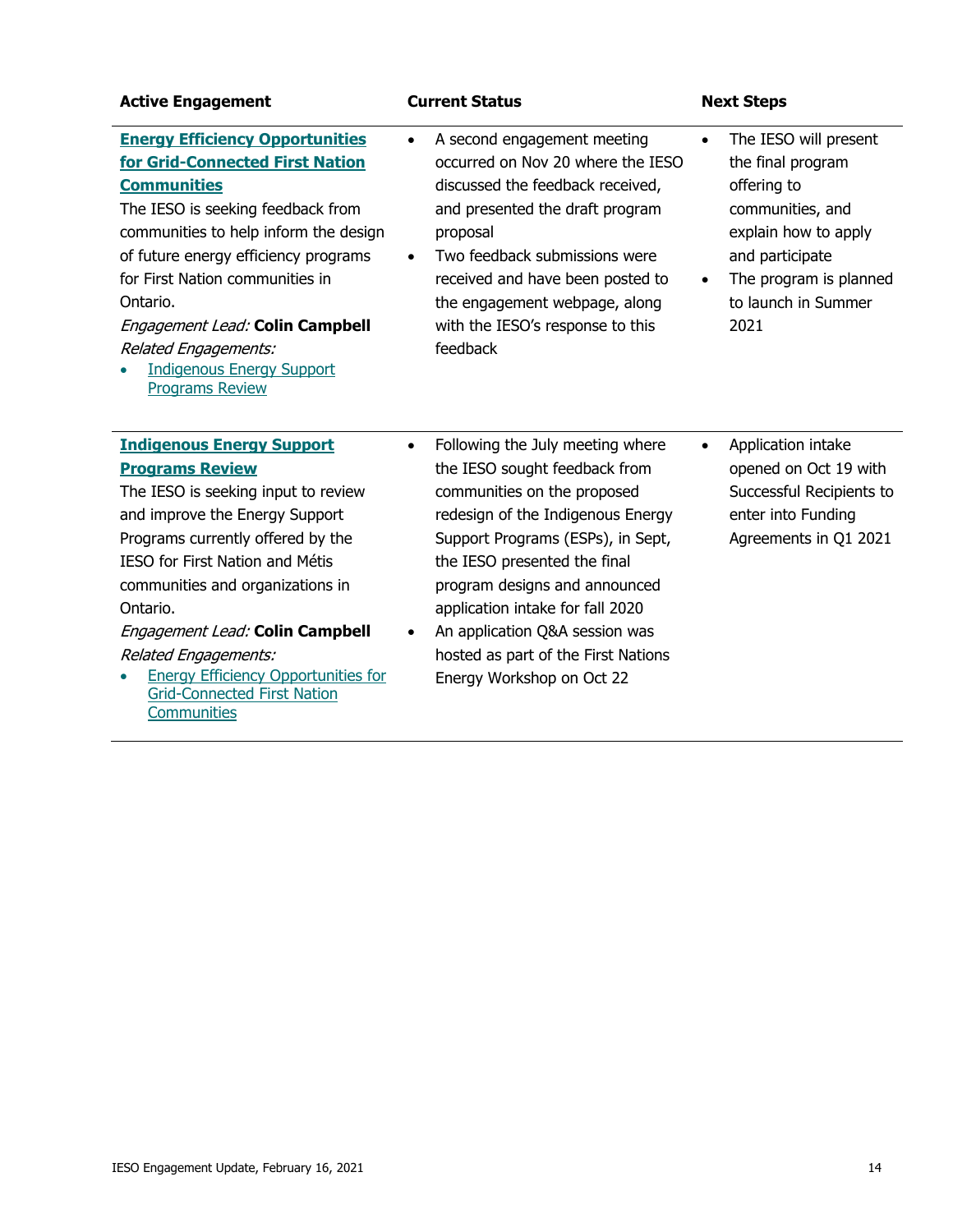| <b>Active Engagement</b>                                                                                                                                                                                                                                                                                                                                                                                                                                                                                                                                                                                                                            | <b>Current Status</b>                                                                                                                                                                                                                                                                                                                                                                                                                                                                                                                                                                                                                                                                                                      | <b>Next Steps</b>                                                                                                                                                                                                                                                                                                                                                         |
|-----------------------------------------------------------------------------------------------------------------------------------------------------------------------------------------------------------------------------------------------------------------------------------------------------------------------------------------------------------------------------------------------------------------------------------------------------------------------------------------------------------------------------------------------------------------------------------------------------------------------------------------------------|----------------------------------------------------------------------------------------------------------------------------------------------------------------------------------------------------------------------------------------------------------------------------------------------------------------------------------------------------------------------------------------------------------------------------------------------------------------------------------------------------------------------------------------------------------------------------------------------------------------------------------------------------------------------------------------------------------------------------|---------------------------------------------------------------------------------------------------------------------------------------------------------------------------------------------------------------------------------------------------------------------------------------------------------------------------------------------------------------------------|
| <b>Innovation and Sector Evolution</b><br><b>White Papers</b><br>The IESO intends to develop and<br>release a series of white papers to<br>support the creation of a shared, fact-<br>based understanding of emerging<br>opportunities and trends.<br>Engagement Lead: Colin Campbell<br><b>Related Engagements:</b><br><b>Capacity Auction</b><br>Design for Energy Storage<br>Participation<br><b>Distributed Energy Resources</b><br>$\bullet$<br>Survey<br><b>Expanding Participation in</b><br>$\bullet$<br><b>Operating Reserve and Energy</b><br><b>IESO York Region Non-Wires</b><br>$\bullet$<br><b>Alternatives Demonstration Project</b> | The IESO published Part I of<br>$\bullet$<br><b>Exploring Expanded DER</b><br>Participation in the IESO-<br>Administered Markets white paper<br>in Oct 2019<br>Part II of the Exploring Expanded<br>$\bullet$<br>DER Participation in the IESO-<br>Administered Markets white paper<br>was presented during the Nov<br>Engagement Days for stakeholder<br>feedback which was due by Dec 10                                                                                                                                                                                                                                                                                                                                 | Stakeholder feedback is<br>$\bullet$<br>being reviewed and<br>considered to help<br>inform finalizing the<br>conclusions and to help<br>determine which of the<br>options merit further<br>consideration in future<br>market design work,<br>which should be<br>considered for pilot<br>opportunities, and<br>which do not merit<br>further consideration at<br>this time |
| <b>IESO York Region Non-Wires</b><br><b>Alternatives Demonstration</b><br><b>Project</b><br>The IESO, with support from Natural<br>Resources Canada, is undertaking a<br>demonstration in York Region to<br>explore market-based approaches to<br>secure energy and capacity services<br>from Distributed Energy Resources<br>(DERs) for local needs.<br>Engagement Lead: Colin Campbell<br><b>Related Engagements:</b><br><b>Capacity Auction</b><br><b>Energy Efficiency Auction Pilot</b><br><b>Energy Storage Advisory Group</b><br>(ESAG)<br><b>Innovation and Sector Evolution</b><br><b>White Papers</b>                                     | Following the July webinar where<br>$\bullet$<br>IESO and Alectra provided<br>information on the demonstration<br>logistics, eligibility, local capacity<br>auction and local energy auction,<br>stakeholders submitted feedback on<br>the draft Demonstration Project<br>Rules and timeline<br>On Sept 28, the IESO posted the<br>$\bullet$<br>final Demonstration Project Rules,<br>and opened initial registration<br>(initial registration deadline was Oct<br>28)<br>Final versions of the standard<br>contracts for aggregators and direct<br>participants were posted in Oct<br>The first local capacity auction took<br>$\bullet$<br>place Nov $18 - 19$<br>Participant contracts were issued in<br>early Dec 2020 | First commitment<br>$\bullet$<br>period starts May 1<br>Work is beginning to<br>$\bullet$<br>define Phase 2 of this<br>engagement to<br>determine changes in<br>advance of the second<br>local capacity auction                                                                                                                                                           |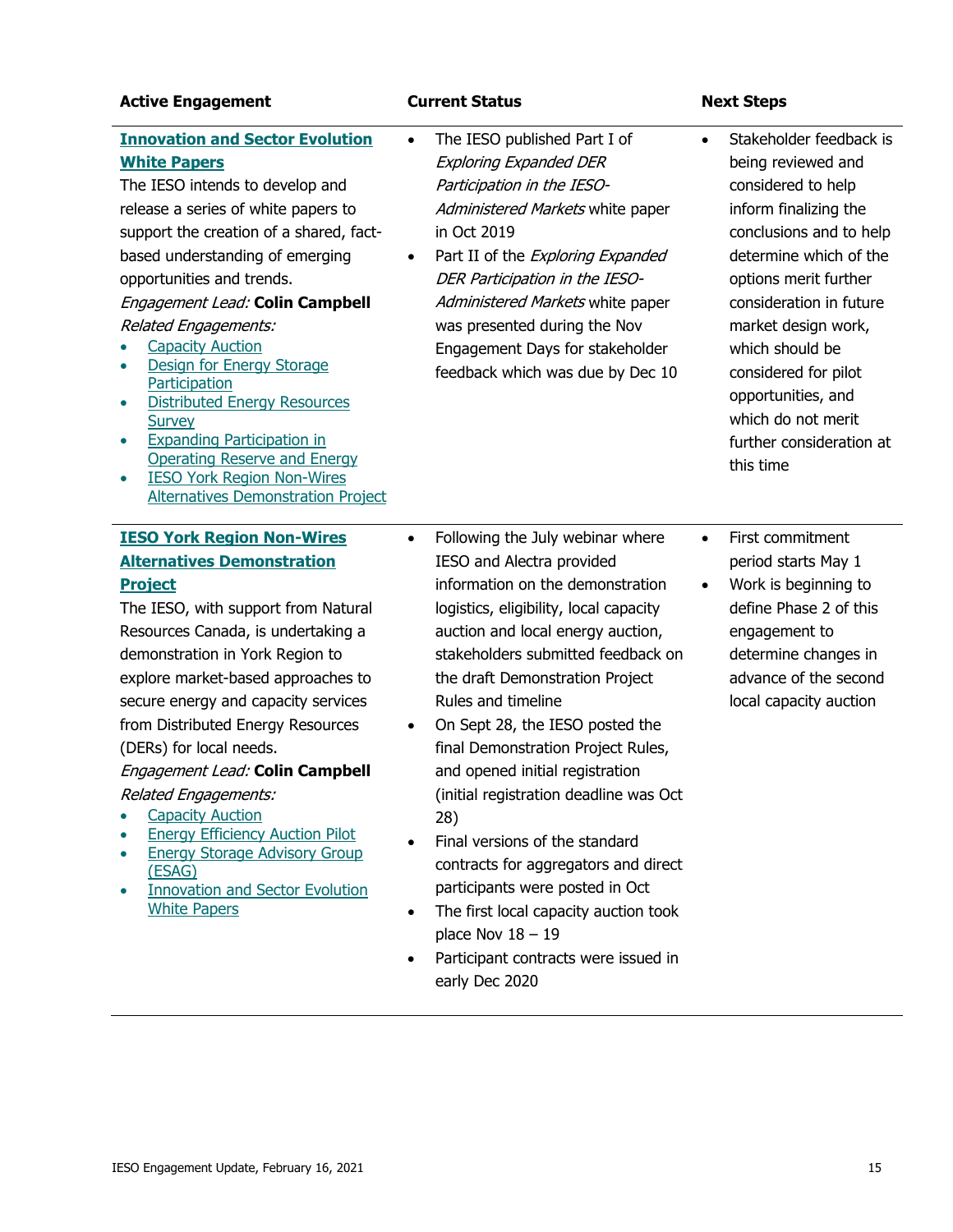## Update on Advisory/Working Groups and **Committees**

| <b>Group</b>                                                                                                                                                                                                                                                                                                                                                                                                                                                                                                                                                                                                                                    | <b>Current Status</b>                                                                                                                                                                                                                                                                                                                                                                                            | <b>Next Steps</b>                                                                                                                                                                                                                                                                                                                                                                                                |
|-------------------------------------------------------------------------------------------------------------------------------------------------------------------------------------------------------------------------------------------------------------------------------------------------------------------------------------------------------------------------------------------------------------------------------------------------------------------------------------------------------------------------------------------------------------------------------------------------------------------------------------------------|------------------------------------------------------------------------------------------------------------------------------------------------------------------------------------------------------------------------------------------------------------------------------------------------------------------------------------------------------------------------------------------------------------------|------------------------------------------------------------------------------------------------------------------------------------------------------------------------------------------------------------------------------------------------------------------------------------------------------------------------------------------------------------------------------------------------------------------|
| <b>Demand Response Working Group</b><br>(DRWG)<br>This is a forum where a dialogue takes<br>place between stakeholders involved in<br>demand response in Ontario and the<br>IESO on current participation and<br>future market development.<br>Engagement Lead: Dale Fitzgerald<br>Related Engagements:<br><b>Distributed Energy Resources</b><br>Survey<br><b>Energy Payments for Economic</b><br><b>Activation of DR Resources</b>                                                                                                                                                                                                            | On Feb 12, the final Demand<br>Response Working Group (DRWG)<br>meeting was held prior to this<br>engagement concluding<br>The purpose of this meeting was<br>$\bullet$<br>to respond to stakeholder<br>feedback received following the<br>last meeting held in Dec 2020 and<br>present and seek stakeholder<br>feedback on a draft list of<br>prioritized market development<br>initiatives for demand response | The IESO will incorporate<br>$\bullet$<br>feedback to finalize the list<br>of prioritized DR market<br>development initiatives<br>and communicate that list<br>back to DRWG<br>stakeholders along with<br>responses to that feedback<br>The finalized list of DR<br>$\bullet$<br>market development<br>priorities will include how<br>to continue to engage with<br>the IESO on the initiatives<br>going forward |
| <b>Energy Storage Advisory Group</b><br>(ESAG)<br>The Energy Storage Advisory Group<br>will perform an advisory role to<br>support and assist the IESO in evolving<br>policy, rules, processes and tools to<br>better enable the integration of<br>storage resources within the current<br>structure of the IESO-administered<br>market.<br>Engagement Lead: Colin Campbell<br>Related Engagements:<br><b>Energy Payments for Economic</b><br><b>Activation of DR Resources</b><br><b>Innovation and Sector Evolution</b><br><b>White Papers</b><br><b>IESO York Region Non-Wires</b><br>$\bullet$<br><b>Alternatives Demonstration Project</b> | Please see the "Design for Energy<br>$\bullet$<br>Storage Participation"<br>engagement update for a review<br>of the current activities with the<br>advisory group                                                                                                                                                                                                                                               | Further information on the<br>$\bullet$<br>role of ESAG was<br>communicated following<br>the Nov Stakeholder<br><b>Advisory Committee</b><br>meeting                                                                                                                                                                                                                                                             |